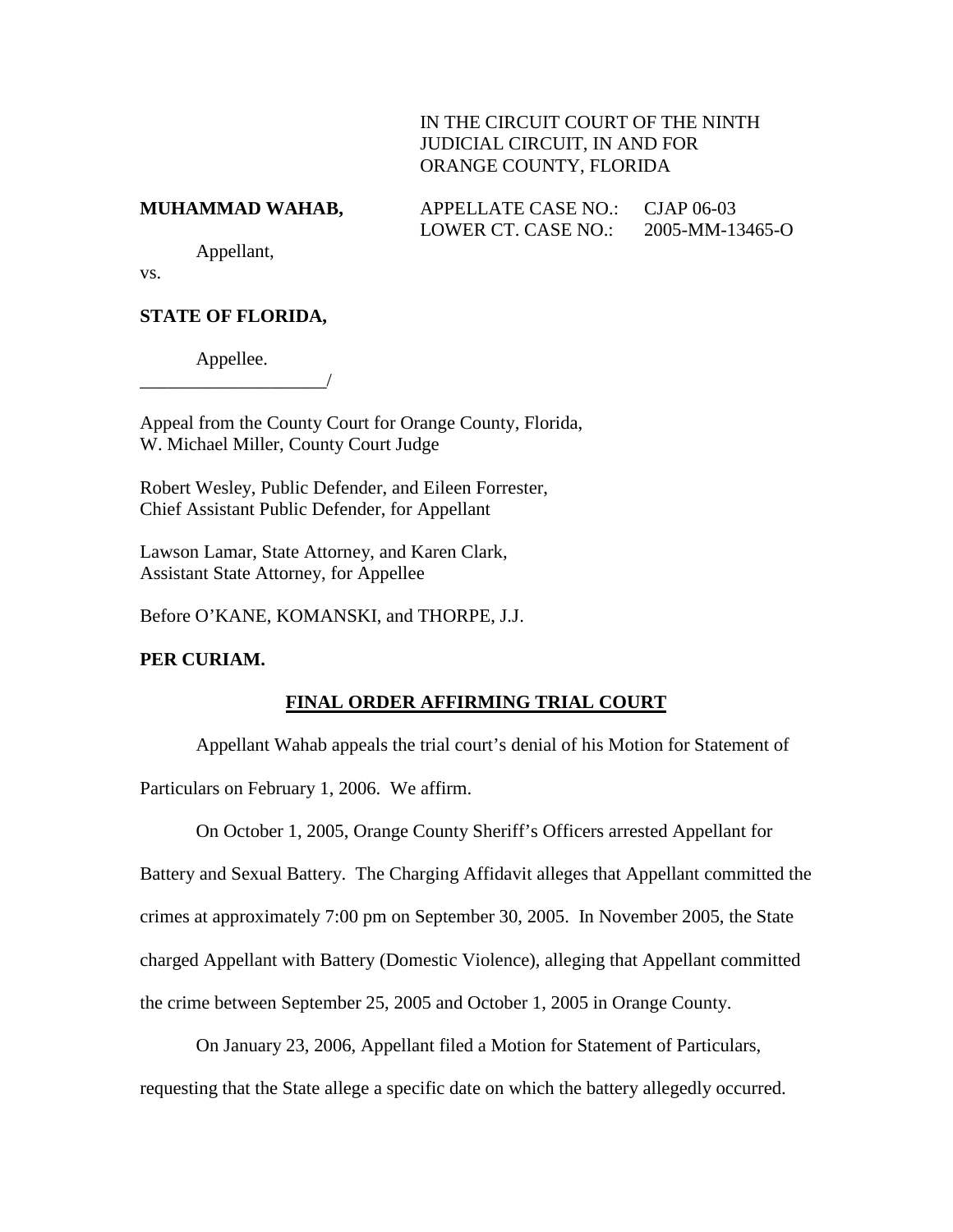The court held an informal hearing regarding the statement of particulars on the first morning of the two-day trial and denied the motion. A jury convicted Appellant of battery on February 2, 2006. The court sentenced him to 126 days in jail with credit for 126 days served, followed by 239 days of supervised probation. This timely appeal follows.

Appellant argues that the trial court erred when it did not order the State to amend the information or provide a statement of particulars defining a specific time and place for the alleged crime. The State did not file an Answer Brief.

Florida Rule of Criminal Procedure 3.140(b) states, "The indictment or information on which the defendant is to be tried shall be a plain, concise, and definite written statement of the essential facts constituting the offense charged." Fl. R. Cr. P. 3.140(b) (2006). Florida Rule of Criminal Procedure 3.140(n) further explains the statement of particulars:

The court, on motion, shall order the prosecuting attorney to furnish a statement of particulars when the indictment or information on which the defendant is to be tried fails to inform the defendant of the particulars of the offense sufficiently to enable the defendant to prepare a defense. The statement of particulars shall specify as definitely as possible the place, date, and all other material facts of the crime charged that are specifically requested and are known to the prosecuting attorney, including the names of persons intended to be defrauded. Reasonable doubts concerning the construction of this rule shall be resolved in favor of the defendant.

Fl. R. Cr. P. 3.140(n) (2006).

After a review of the file and motion, it is clear that Appellant was on notice of the offense with which he was charged and the likely date on which it occurred. Therefore, the court did not abuse its discretion in denying Appellant's Motion for Statement of Particulars regarding a specific date of the battery.